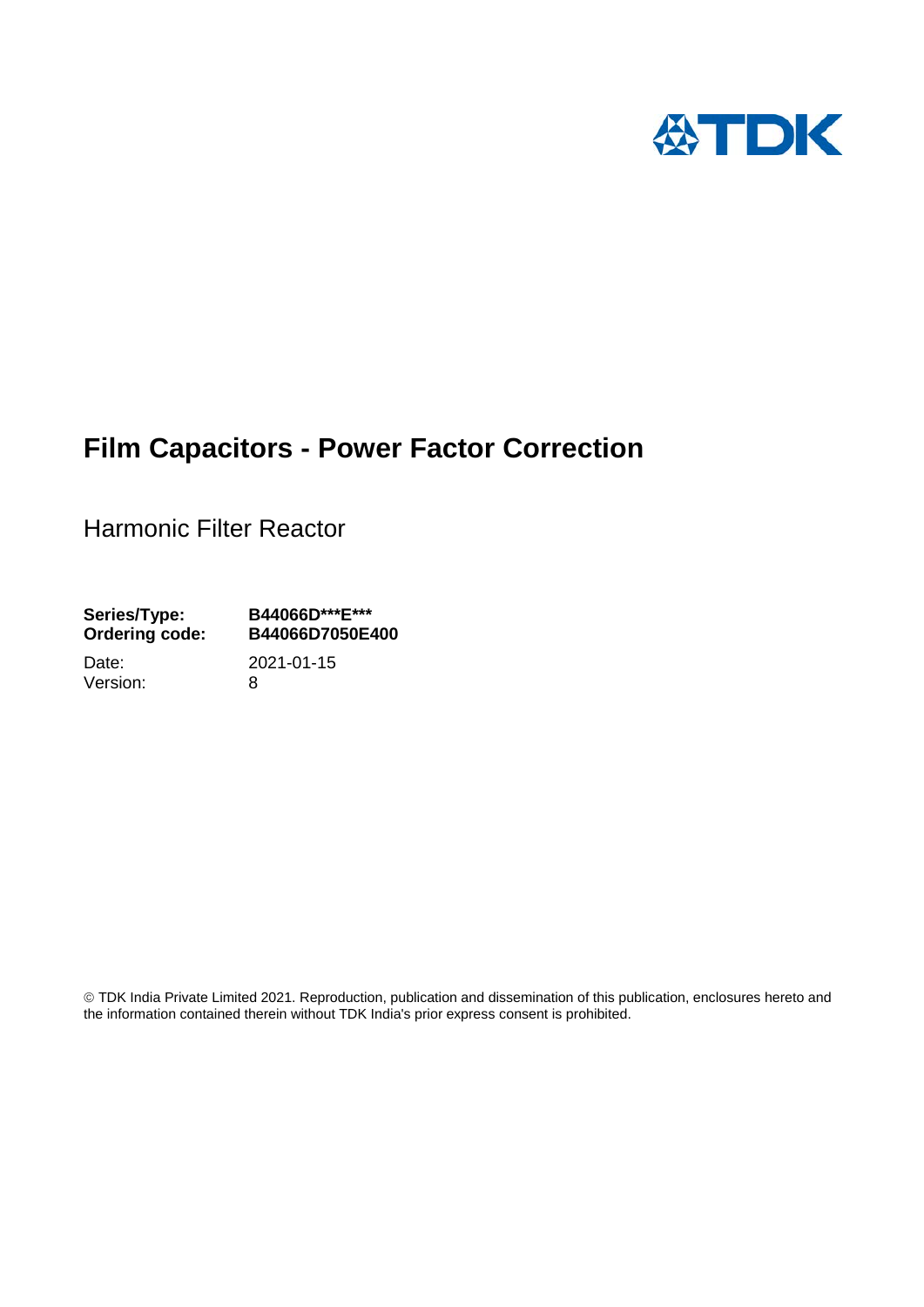

## **Film Capacitors - Power Factor Correction B44066D7050E400 Harmonic Filter Reactor B44066D\*\*\*E\*\*\***

## **Characteristics**

- **Highest linearity**
- $\blacksquare$  Temperature control via micro switch in inner coil<br> $\blacksquare$  Highest life time by high quality materials
- Highest life time by high quality materials
- **Low losses**
- **High overloading capability**
- Safety device, temperature micro switch
- $\blacksquare$  Low noise



## **Technical data**

| De-tuning factor p                              | $\overline{7}$ | %           |
|-------------------------------------------------|----------------|-------------|
| Effective filter output Q <sub>c</sub>          | 50             | kvar        |
| Rated voltage $V_R$ <sup>1)</sup>               | 400            | V           |
| Rated frequency f                               | 50             | Hz          |
| Ambient temperature / Insulation class          | 40/H           | $^{\circ}C$ |
| Capacitance C delta (tot.)                      | 926            | $\mu$ F     |
| Inductivity L                                   | 3 • 0.76       | mH          |
| Fundamental current 11 <sup>3)</sup>            | 76.5           | A           |
| Linear up to $4$ )                              | 125            | A           |
| Effective current $IRMS$ <sup>2)</sup>          | 81.9           | A           |
| Rated harmonic voltages (3rd/5th/7th/11th/13th) | 0.5/6/5/3.5/3  | $\%$        |
| Temperature protection (NC)                     | yes            |             |
| Total losses $P_D$                              | 260            | W           |
| Total weight                                    | 25             | kg          |

<sup>1)</sup> Voltage rise up to 106% of rated voltage is considered in current  $I_{\text{eff}}$ .

2)  $I_{\text{eff}} = \sqrt{(I_1^2 + I_3^2 + ... I_x^2)}$ 

<sup>3)</sup>  $11 = 1.06$   $\cdot$   $I_R$  ( $I_R$  = Capacitor current 50Hz)

<sup>4)</sup> Linear current =  $1.73 \cdot I_R$  ( $I_R$  = Capacitor current 50Hz)

## **Connection**

| Line                | 1U1-1V1-1W1 |  |
|---------------------|-------------|--|
| Capacitors          | 1U2-1V2-1W2 |  |
| Temperature control | $1 - 2$     |  |

## Reference standard IEC60076-6

### CAP FILM ES PFC PM 2021-01-15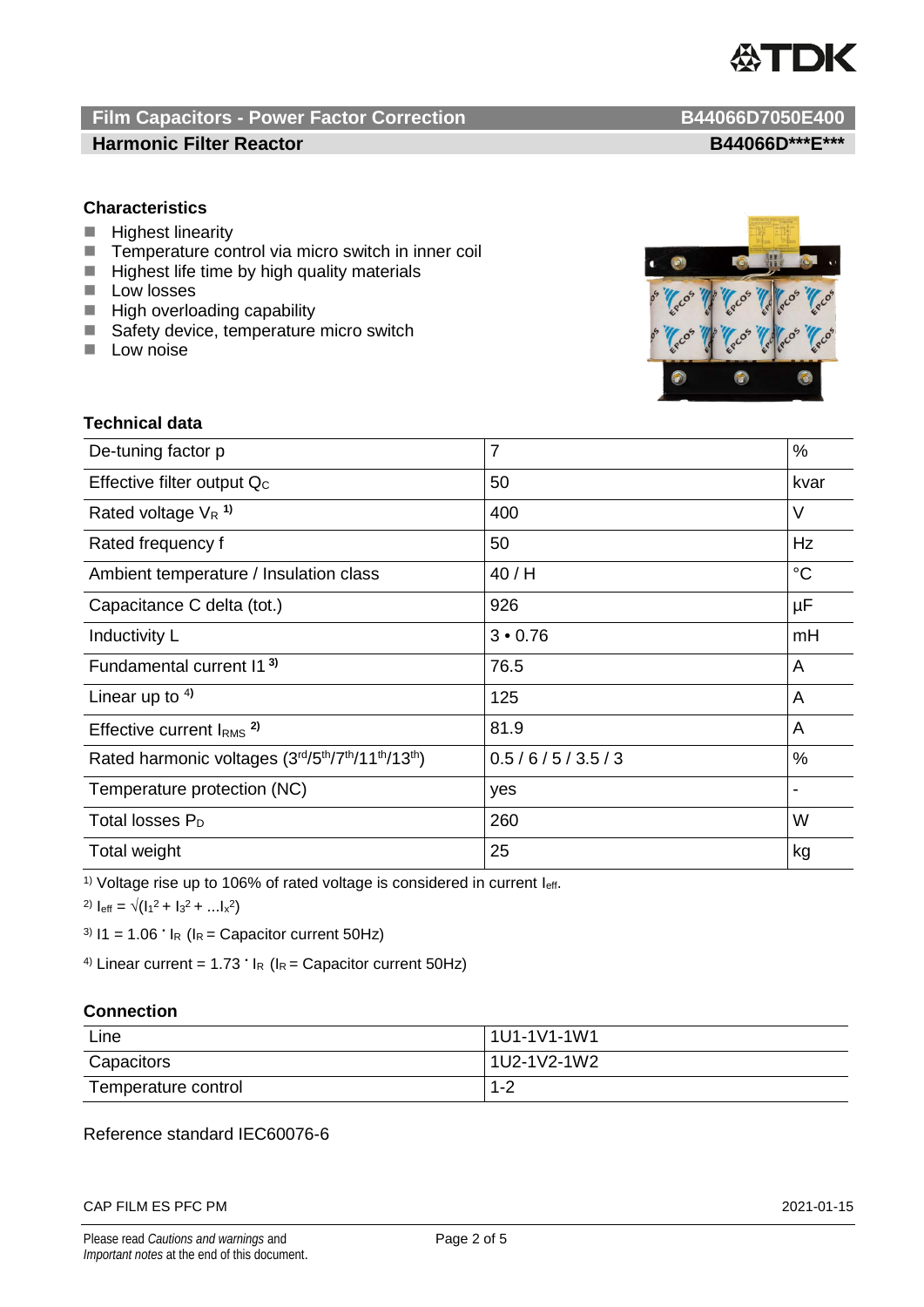

## **Film Capacitors - Power Factor Correction B44066D7050E400**

## **Harmonic Filter Reactor B44066D\*\*\*E\*\*\***

## **Dimensional drawings**



## **Dimensions**

| L/mm  | 270       | b/mm  | 185  |
|-------|-----------|-------|------|
| H/mm  | 210       | e/mm  | 95±5 |
| W/mm  | $188 + 5$ | d1/mm | 10.8 |
| 11/mm | 220       | d2/mm | 15.5 |
| 12/mm | 220       | A     | 175  |
| n1/mm | 150       | в     | 165  |
| n2/mm | $168 + 3$ | Ø     | 8.5  |

## **Cautions and warnings**

- Do not install the reactor in case of any visible damages.
- $\blacksquare$  Installation must be done by skilled personnel only.
- Do not use or store harmonic filter reactors in corrosive atmosphere, especially where chloride gas, sulphide gas, acid, alkali, salt or similar substances are present.
- $\Box$  Do not touch the device during operation: all electrically active parts of this equipment such as windings, electronic components, leads, fuses and terminals carry a dangerous voltage which can lead to burns or electric shock.
- Covers which protect these electrically active parts from being touched must not be opened or removed during operation.
- Before any assembly or maintenance work is started, all installations and equipment must be disconnected from the power source.
- Noncompliance with these instructions may lead to death, serious injury or major damage to equipment.

FAILURE TO FOLLOW CAUTIONS MAY RESULT, WORST CASE, IN PREMATURE FAILURES OR PHYSICAL INJURY.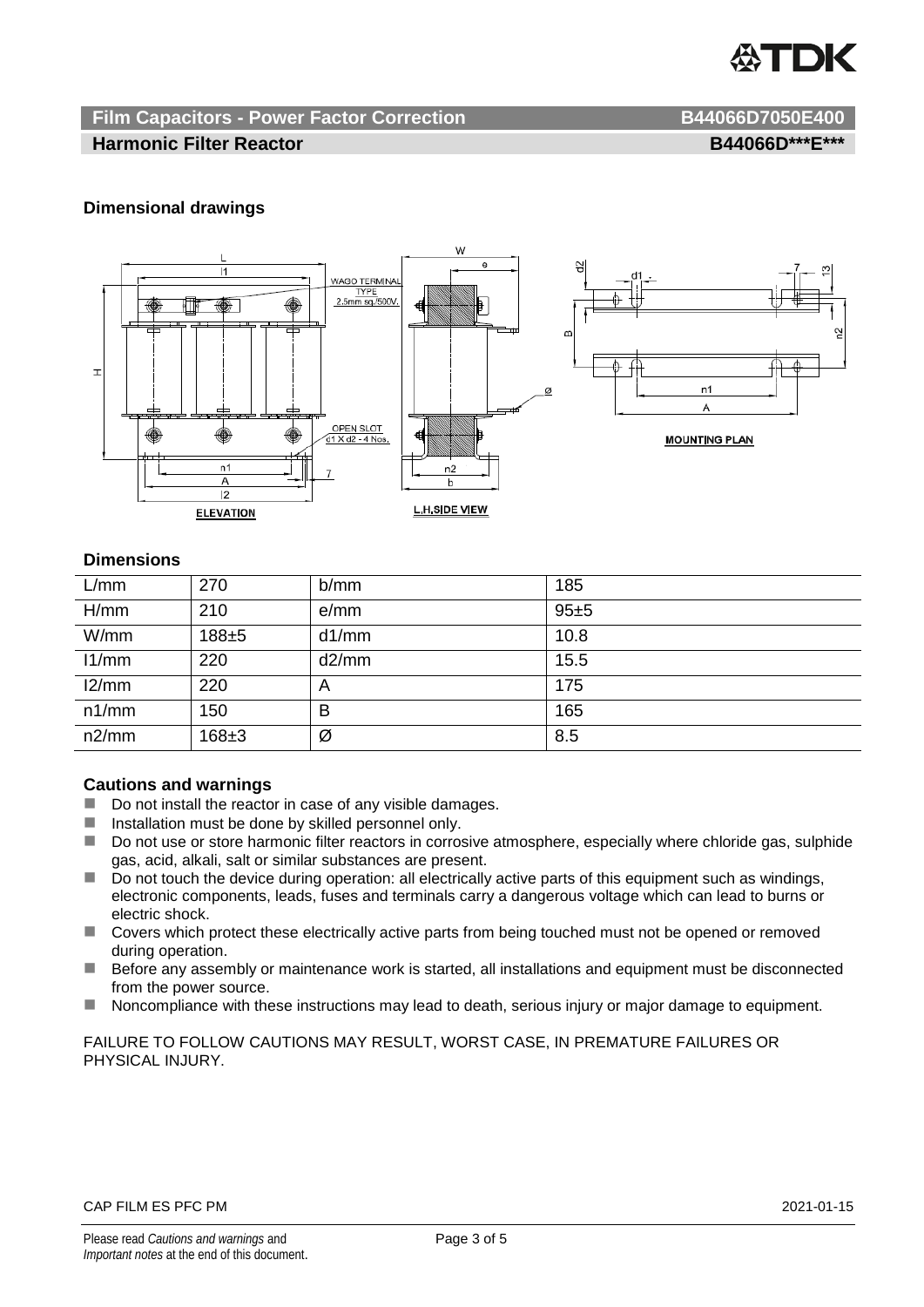

**Film Capacitors - Power Factor Correction B44066D7050E400 Harmonic Filter Reactor B44066D\*\*\*E\*\*\*** 

The following applies to all products named in this publication:

- 1. Some parts of this publication contain **statements about the suitability of our products for certain areas of application**. These statements are based on our knowledge of typical requirements that are often placed on our products in the areas of application concerned. We nevertheless expressly point out **that such statements cannot be regarded as binding statements about the suitability of our products for a particular customer application.** As a rule we are either unfamiliar with individual customer applications or less familiar with them than the customers themselves. For these reasons, it is always ultimately incumbent on the customer to check and decide whether a product with the properties described in the product specification is suitable for use in a particular customer application.
- 2. We also point out that **in individual cases, a malfunction of electronic components or failure before the end of their usual service life cannot be completely ruled out in the current state of the art, even if they are operated as specified.** In customer applications requiring a very high level of operational safety and especially in customer applications in which the malfunction or failure of an electronic component could endanger human life or health (e.g. in accident prevention or life-saving systems), it must therefore be ensured by means of suitable design of the customer application or other action taken by the customer (e.g. installation of protective circuitry or redundancy) that no injury or damage is sustained by third parties in the event of malfunction or failure of an electronic component.
- 3. **The warnings, cautions and product-specific notes must be observed.**
- 4. In order to satisfy certain technical requirements, **some of the products described in this publication may contain substances subject to restrictions in certain jurisdictions (e.g. because they are classed as hazardous)**. Useful information on this will be found in our Material Data Sheets on the Internet (www.tdk-electronics.tdk.com/material). Should you have any more detailed questions, please contact our sales offices.
- 5. We constantly strive to improve our products. Consequently, **the products described in this publication may change from time to time**. The same is true of the corresponding product specifications. Please check therefore to what extent product descriptions and specifications contained in this publication are still applicable before or when you place an order.

We also **reserve the right to discontinue production and delivery of products**. Consequently, we cannot guarantee that all products named in this publication will always be available. The aforementioned does not apply in the case of individual agreements deviating from the foregoing for customer-specific products.

- 6. Unless otherwise agreed in individual contracts, **all orders are subject to our General Terms and Conditions of Supply.**
- 7. **Our manufacturing sites serving the automotive business apply the IATF 16949 standard.** The IATF certifications confirm our compliance with requirements regarding the quality management system in the automotive industry. Referring to customer requirements and customer specific requirements ("CSR") TDK always has and will continue to have the policy of respecting individual agreements. Even if IATF 16949 may appear to support the acceptance of unilateral requirements, we hereby like to emphasize that **only requirements mutually agreed upon can and will be implemented in our Quality Management System.** For clarification purposes we like to point out that obligations from IATF 16949 shall only become legally binding if individually agreed upon.

CAP FILM ES PFC PM 2021-01-15